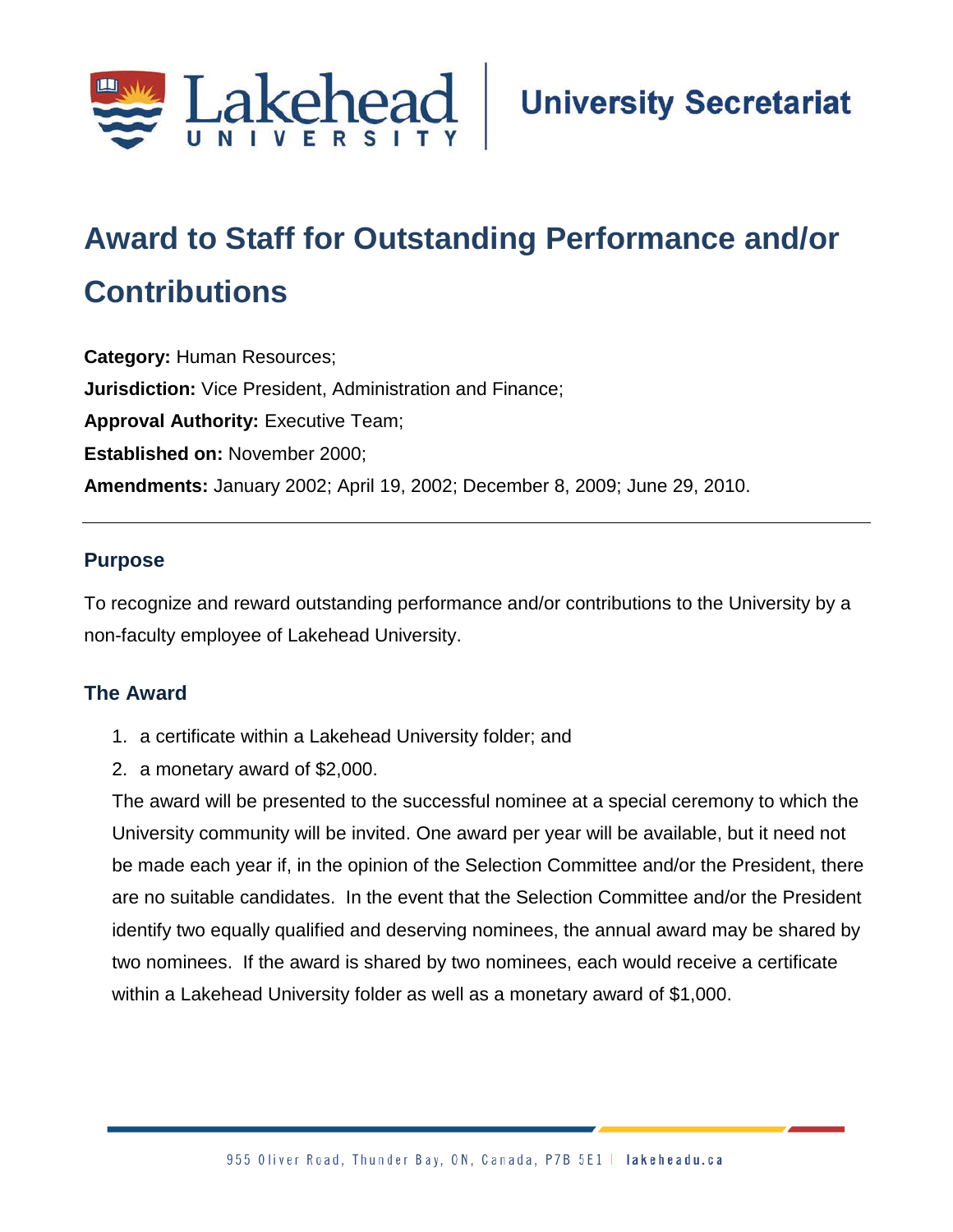## **Eligibility**

All full-time members of staff (unionized, Schedule II, Technicians, and senior management) which includes employees with recurring appointments greater than or equal to eight (8) months.

Employed at the University full-time for at least five (5) consecutive years immediately leading up to the March 1<sup>st</sup> deadline. Maternity/Parental/Adoption and Educational Leaves are not considered an interruption in the five (5) consecutive year requirement. Exceptions for interruptions in the five (5) consecutive year requirement will be considered by the President's Office/Human Resources Office.

Demonstrated outstanding performance and/or contributions.

Following receipt of the award, the successful nominee is not eligible for the next seven years.

#### **Selection Committee**

A Selection Committee, chosen through the Internal Relations Committee, will include those that have been employed with the University for at least five (5) consecutive years of service from the following areas:

One Technician One Schedule II Three members of the unionized staff One member of senior management

The Chair shall be selected by and from the Selection Committee.

The Selection Committee will review all eligible nominations and make a recommendation to the President, who will make the final decision. It is the responsibility of the primary nominator to present evidence in support of the nomination and provide qualitative and quantitative data.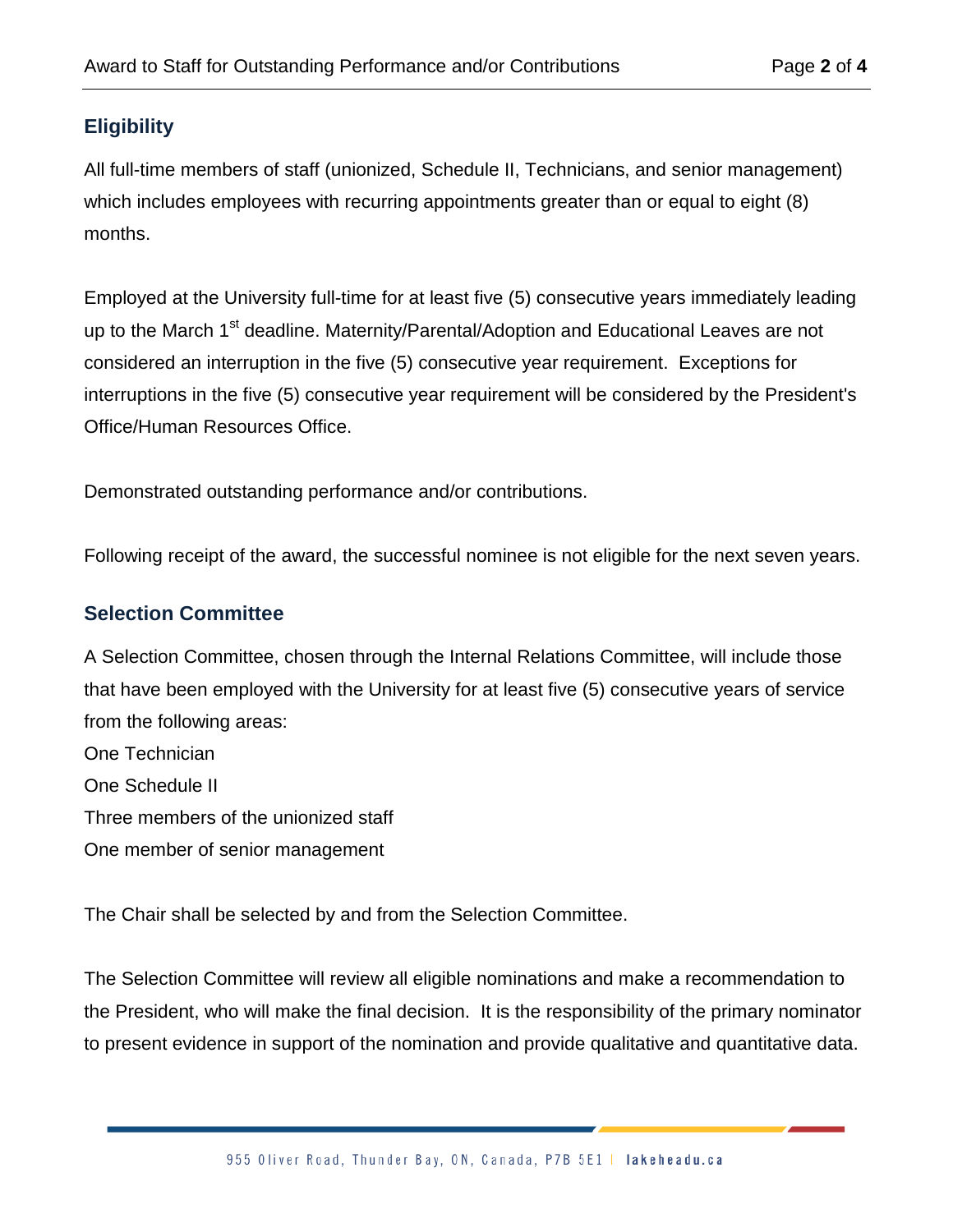### **Selection Criteria**

The candidate will have shown outstanding performance and/or contributions to the University community in some way, including two or more of the following criteria:

- demonstrating superior leadership skill and ability;
- demonstrating a willingness to go far beyond the job to assist other staff and/or faculty and/or students;
- submitting a proposal which, when implemented, had significant impact on improved efficiency, or cost-saving, or improved service within the University;
- other positive impact to the University community.

#### **Nominations Guidelines**

Any member of the Lakehead University community may nominate by submitting the name of their nominee and a letter of support documenting the outstanding performance and/or contributions. Nominations include a letter of support from the primary nominator and an optional but strongly recommended letter of concurrence from the immediate supervisor as well as other related supporting documentation from staff members and/or faculty members and/or students. A primary nominator (immediate supervisor or staff member or faculty member or student) is required to ensure the nomination and supporting documentation is submitted in confidence to **Office of Human Resources** by March 1<sup>st</sup> of each year. The successful nominee will be chosen by early April and will be presented with the award at the Employee Service Recognition Reception. The required staff award application format is available on the [Human Resources Website.](http://hr.lakeheadu.ca/)

#### **Review Period:** 7 years;

**Date for Next Review:** 2023-2024;

**Related Policies and Procedures:** To be determined;

**Policy Superseded by this Policy:** None.

The University Secretariat manages the development of policies through an impartial, fair governance process, and in accordance with the Policy Governance Framework. Please